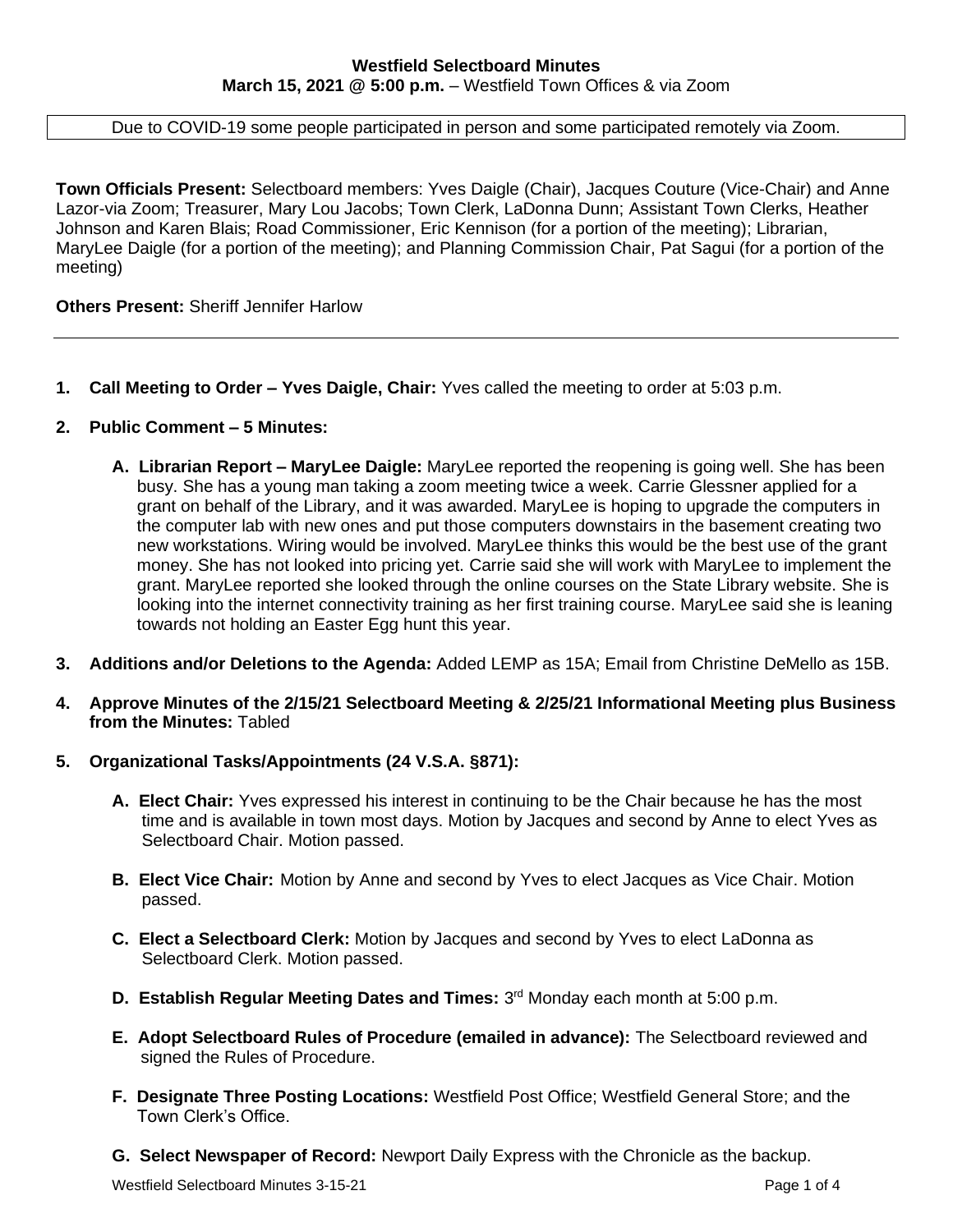- **H. Appointment of Tree Warden:** The Selectboard.
- **I. Appointment of a Poundkeeper:** Normand Piette.
- **J. Appoint NEKWMD Supervisor and Alternate:** Motion by Jacques and second by Anne to elect Yves as Supervisor. Motion passed. No Alternate was appointed.
- **K. Oath of Office for Yves Daigle:** Yves was given his oath by the Clerk.

**6. Sign Sheriff's Contract and Discuss February Report:** Yves expressed concern about the lack of information on the new reporting system. Sheriff Harlow said a new online system will be available soon that allows towns to login and view officers activity. The Selectboard signed the new 2021 contract in the amount of \$14,822.40. This rate works out to 22.5 patrol hours per month. The Town will be charged at the rate of \$55.12 per hour for extra hours. There were 12 hours patrol hours reported for February. Yves asked about the Sheriff's policy if the town requests the Sheriff Departments assistance on an issue. Sheriff Harlow said those calls go towards the 22.5 hours per month the Town has contracted the Sheriff Department. Yves said in the past he requested help with someone that had illegally dumped trash at recycling. He never heard back from the Sheriff's Department. Sheriff Harlow said that was before she became Sheriff, but she would look into it. Yves asked for better communication with the department.

## **7. Planning Commission – Pat Sagui, Chair:**

- **A. Executive Session to Discuss Personnel Issue:** There was a motion by Yves and second by Jacques to enter Executive Session. Motion passed. Following the Executive Session discussion, Jacques made a motion to exit Executive Session. Yves seconded and all agreed.
- **B. Contract for Zoning Bylaw Rewrite-Ellen Fox:** It was determined Ellen would draft a contract for \$7,500 to send to the Selectboard for review and signatures as soon as possible so work can begin. The Planning Commission wants to stick with their timeframe to ensure hearings happen this fall.

## **8. Roads: Eric Kennison, Road Commissioner:**

- **A. Status of Speed Sign Calibration:** Yves said he spoke with Jason Sevigny about the problem with the signs not working. Jason said he would look into it. Jacques offered to call and speak with a technical support technician. Mary Lou will provide contact information.
- **B. Discuss Wild and Scenic Infrastructure Improvement Grant \$5,000/10% match:** Eric said he wants to work on the Cemetery Road culvert that crosses Loop Road. He wants to change it to a 24" culvert. He will work with Heather on the grant paperwork.
- **C. Reminder of AOT District 9 Meeting 3/29/21 @ 8 a.m. via Zoom:** All Selectboard members plan to attend the meeting.
- **D. Update on Authorization to Discharge Under MRGP:** LaDonna reported all paperwork and payments have been submitted and recorded.
- **E. Purchase of Grader Blade:** Eric said he wanted to purchase a grader blade that has a set of teeth. He feels it will help dry out the roads in the spring. He said he would like to use the money in the budget for the grader maintenance. He said the cost would be approximately \$3,200. There was a motion by Anne and second by Jacques to purchase a grader blade with teeth. Motion passed.
- **F. Dykeman Culvert:** Eric said he will be working on the Dykeman culvert when things dry out.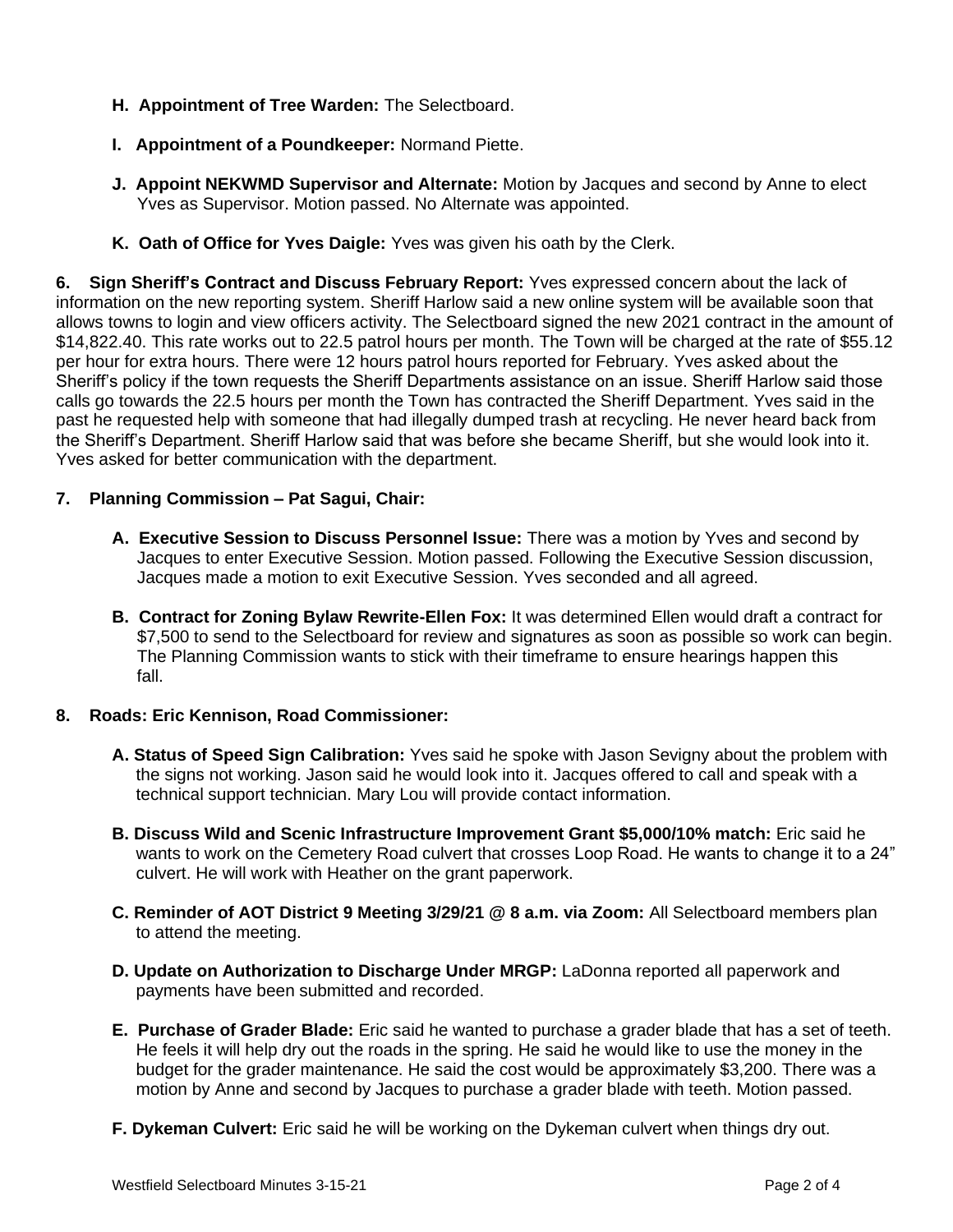## **9. Treasurer's Report – Mary Lou Jacobs, Treasurer:**

- **A. Approve Warrants for Expenditures Dated: 2/18/21 \$18,450.47 (bills); 2/3/21 \$5,554.59 (payroll); 2/22/21 \$3,519.88 (bills): 3/4/21 \$14,720.17 (bills); \$3.963.69 (payroll); 3/8/21 \$11,750 (bills); and 3/11/21 \$3,983.87 (bills):** There was a motion by Jacques and second by Yves to approve the warrants as listed. Motion passed.
- **B. Review Budget Status Report, Checking Account Balance & Investment Accounts:** Mary Lou reported she took \$5,000 out of the general fund and put it into a CD for the reappraisal account. She double checked the amount that should have been invested for the Good Neighbor Fund. She transferred money to balance with the income received from Green Mountain Power bringing the account at Community National Bank to \$31,750. The balance in the general fund is \$269,845.01. There is a CD maturing on 4/15/21 at North Country Federal Credit Union for \$4,448.35 (reappraisal). The Edward Jones account balance is \$162,159.87 which reflects a less than 1% increase over last month's balance of \$160,700.61.

**10. Recommendation for Health Officer-Term Expires 3/31/21 then Defaults to Selectboard Chair:** Anne is still reaching out to Andrew and Laura Emery.

**11. Open Mowing Bids and Award Mowing Contract:** There was one bid received for the 2021 landscape season from Peak View Property Care (Tommy Bathalon) in the amount of \$2,000 for mowing and \$500 for fall cleanup, totaling \$2,500. It was noted the cost was up from the previous contract. The Selectboard was pleased with the services provided by Tommy Bathalon and appreciated him stepping in to complete the previous years contract. There was a motion by Jacques and second by Anne to award the 2021 Mowing Contract to Peak View Property Care in the amount of \$2,500. Motion passed unanimously. The Selectboard signed the contract.

**12. Sign ATV Landowner Permission Form & Discuss the Town Issuing ATV Permits for the 2021 Season:** The Selectboard agreed to sign the annual form giving permission for the Vermont ATV Sportsman's Association, Inc. (VASA) to use the same roads as last year—Loop Road, Cemetery Road, Kennison Road, Reservoir Road and North Hill Road. The Selectboard also agreed to not issue ATV permits for 2021.

**13. Final Report on Municipal Planning Grant-Housing Study:** Pat Sagui reported the steering committee had their final meeting with the consultant. Rural Edge is seriously looking into building out 10 studio apartments and 2 one- or two-bedroom apartments. Due to the funds that were made available for housing due to Covid, Rural Edge already has the funding in place for this project. The steering committee felt this was the best possible outcome they could have hoped for.

**14. Recycling Update:** Yves reported scrap metal is up to \$60/ton. The price of plastic has gone up. The Waste Management District had to buy another truck. They applied for a \$40,000 grant to help offset the cost of the truck. Yves thanked Jacques for bringing his tractor and compacting the steel dumpster.

# **15. Other Business:**

- **A. Local Emergency Management Program (LEMP):** Anne said the LEMP does not need a lot of updating. She asked LaDonna to email her the document in word format for updating.
- **B. Email from Christine DeMello:** Christine DeMello who lives on Monteith Road, sent an email discussing a problem with people parking at the gate-closed section of Route 58 at Monteith Road. She said there has been an uptick of people parking there and recently building a fire on the side of the road. Eric Kennison said people have been parking there for years. It does not impede him being able to do his job, but he said it is annoying to the people who live there. It was suggested to the property owner to make the Sheriff's office aware of the situation. There was also discussion about putting up a Town Truck Turnaround sign in this location next winter to deter parking/partying.